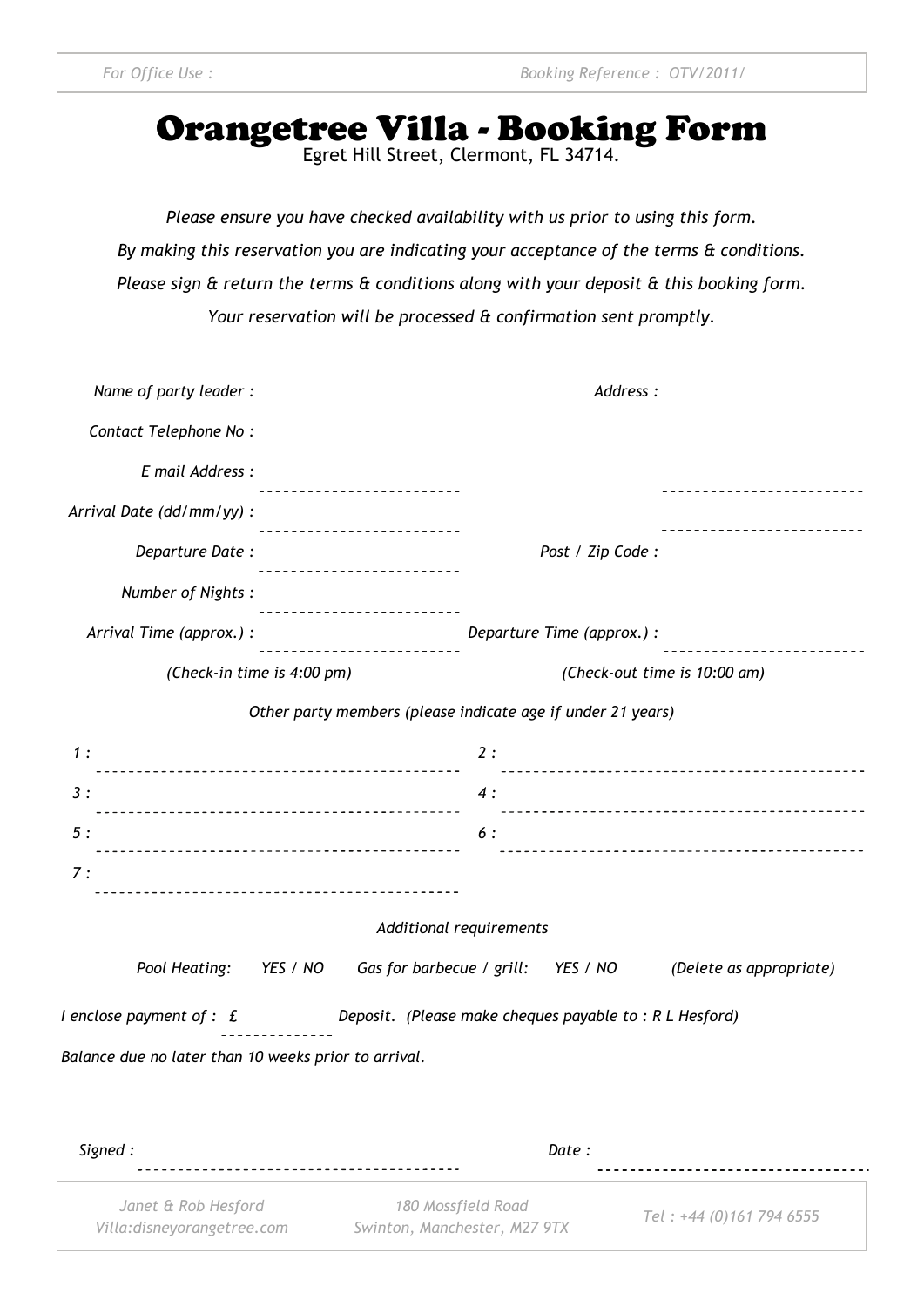## *Booking Terms and Conditions*

## *Booking*

*The signing of the booking form confirms your acceptance of the terms and conditions set out below and shall be binding on all persons stated on the booking form. The owners will confirm each booking, as soon as possible after receiving the booking form and deposit. Only on receipt of this confirmation by you will the booking be treated as confirmed. Once the owners have confirmed the booking to you and you have paid a deposit, the signatory or named person on the booking form will be responsible for the total rental price of the property, as agreed. The remaining balance of the agreed rental cost must be paid 10 weeks prior to your arrival. If the full balance of the rental cost is not paid as in accordance with these booking conditions, we reserve the right to cancel your booking. In these circumstances your reservation deposit will be forfeited.* 

## *Cancellations*

*Providing the owners receive written notice of cancellation not less than 10 weeks prior to the actual booking*  date, the signatory or named person will not be liable to pay the full balance. It is the responsibility of the *signatory or named person to ensure that the signed cancellation letter reaches the owner. Email cancellations are not acceptable. The reservation deposit will be forfeited. If the cancellation is received after 10 weeks prior to the start of the holiday the signatory is liable to pay the full balance of the final invoice. If the owner is successful in re-letting the property for all or part of the reservation period, the full balance or the part balance of the final invoice will be refunded. It is for these reasons we strongly recommend full comprehensive travel insurance.* 

## *Security Deposit*

*The signing of the booking form confirms your acceptance to pay for any damage of any kind caused by your occupancy of the property. The cost of repairs and/or replacements will be deducted from your security deposit. The security deposit will be fully refundable after your departure from the property, providing there are no claims against it. In the event of any excess damage of any kind, excessive cleaning costs, or excessive use of electricity (caused by leaving external doors open with the air conditioning on) the signatory or named person on the booking form will be held responsible for all additional costs which exceed the security deposit.* 

## *Party Size*

*Everyone occupying the property must be listed on the booking form, including small children. This is Florida state law and must be adhered to. The accommodations cannot be shared or sub-let and only the persons shown on the booking form are permitted to stay in the property. No pets are permitted. Persons under 21 years of age are not acceptable unless accompanied by parents or responsible adults. The property is fully licensed for short-term rentals in Florida. The owners reserve the right to refuse admittance if this condition is not met. Failure to comply will render the booking void and no compensation will be paid.* 

## *Liability*

*The owners and management company of the property accept no responsibility whatsoever for death, personal*  injury, accidents, loss or damage to persons or personal belongings however caused. The use of all *accommodations and amenities including the pool and spa is entirely at the user's own risk. Children must be supervised by responsible adults at all times when using the pool. Glass and crockery is not permitted within the pool area. The owners or management company cannot accept any liability for any loss of rental time due to travel problems, flight delays or cancellations, industrial disputes or any events outside our control, including any form of Force Majeure. The owners and management company cannot accept responsibility for the sudden failure of villa equipment but will take immediate, reasonable action to rectify any such failure upon notification by the guests. If the pool heater cannot reach optimum temperature due to adverse cold weather conditions the owners or management company cannot accept liability.* 

## *Responsibilities*

*All persons stated on the booking form are responsible for the care of the property and are expected to take reasonable care, including the locking of all doors and windows, whenever the property is unoccupied. At the end of the rental period all utensils, carpets, furnishings, walls, and fittings must be left clean and tidy. It is the guests' responsibility to notify the management company immediately of any sudden equipment failure so that reasonable action can be taken to rectify the situation.*